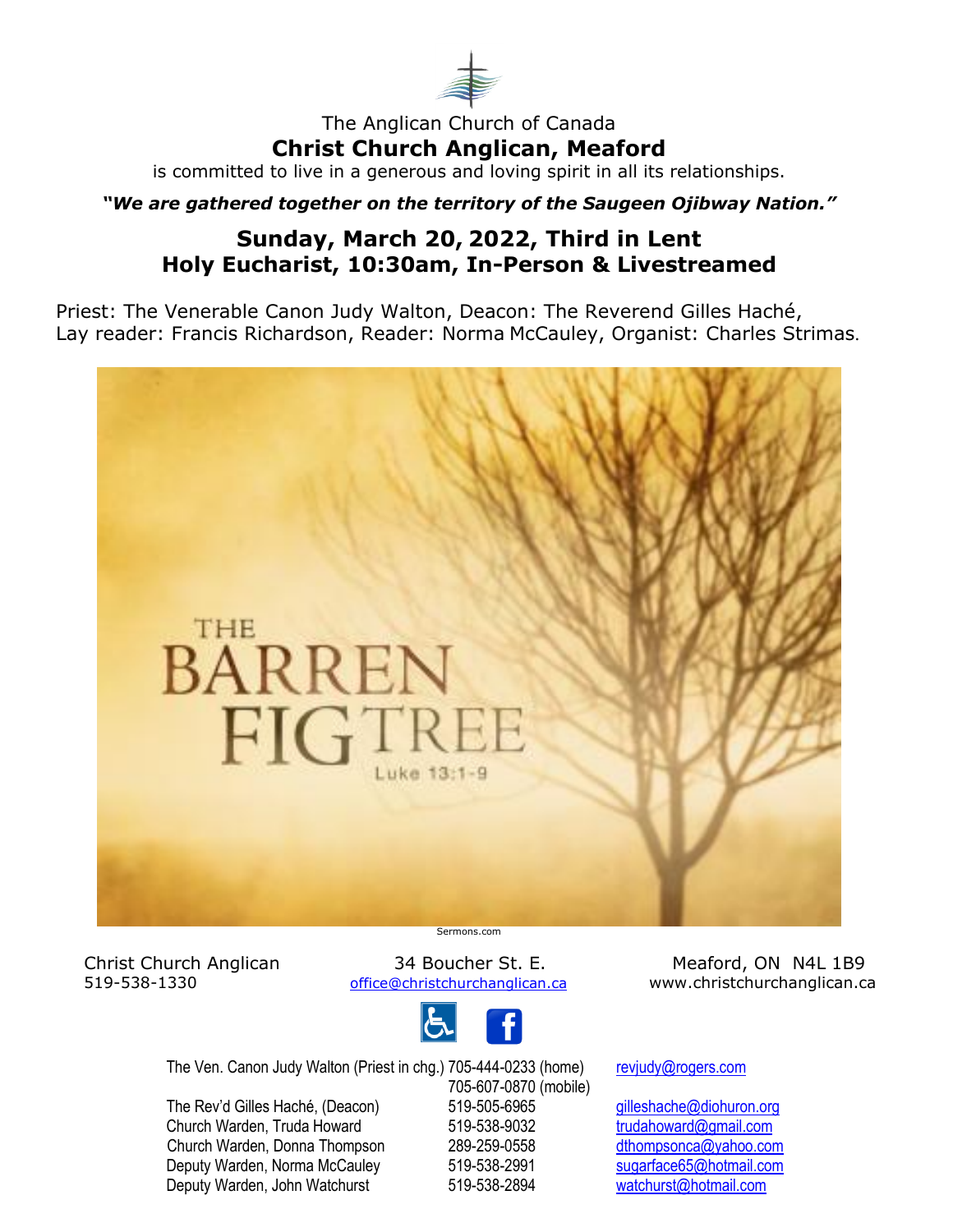#### **The Gathering of the Community Announcements**

#### **The Sentence**

Lord, you are indeed the Saviour of the world. Give us living water, that we may not thirst.

# **Opening Hymn: Guide Me, O Thou Great Jehovah** (vs 1&3) CP #565

Guide me, O thou great Jehovah, Pilgrim through this barren land. I am weak, but thou art mighty; hold me with thy powerful hand. Bread of heaven, bread of heaven, feed me till I want no more, feed me till I want no more. When I tread the verge of Jordan, bid my anxious fears subside; death of death, and hell's destruction, land me safe on Canaan's side: songs of praises, songs of praises, I will ever give to thee, I will ever give to thee.

| Deacon:        | The grace of our Lord Jesus Christ,<br>and the love of God, and the fellowship of the Holy Spirit,<br>be with you all. |
|----------------|------------------------------------------------------------------------------------------------------------------------|
| <b>People:</b> | And also with you.                                                                                                     |
| Deacon:        | Almighty God.                                                                                                          |

Almighty God, **People: to you all hearts are open, all desires known, and from you no secrets are hidden. Cleanse the thoughts of our hearts by the inspiration of your Holy Spirit, that we may perfectly love you, and worthily magnify your holy name; through Christ our lord. Amen.** 

# **THE COLLECT OF THE DAY**

| Father of mercy,                              | strengthen us to follow Christ,   |
|-----------------------------------------------|-----------------------------------|
| alone we have no power in ourselves           | our pattern and our hope;         |
| to help ourselves.                            | who lives and reigns with you and |
| When we are discouraged by our                | the Holy Spirit,                  |
| weakness,                                     | one God, now and for ever. Amen.  |
| Christ Church Bulletin – March 20, 2022: pg 2 |                                   |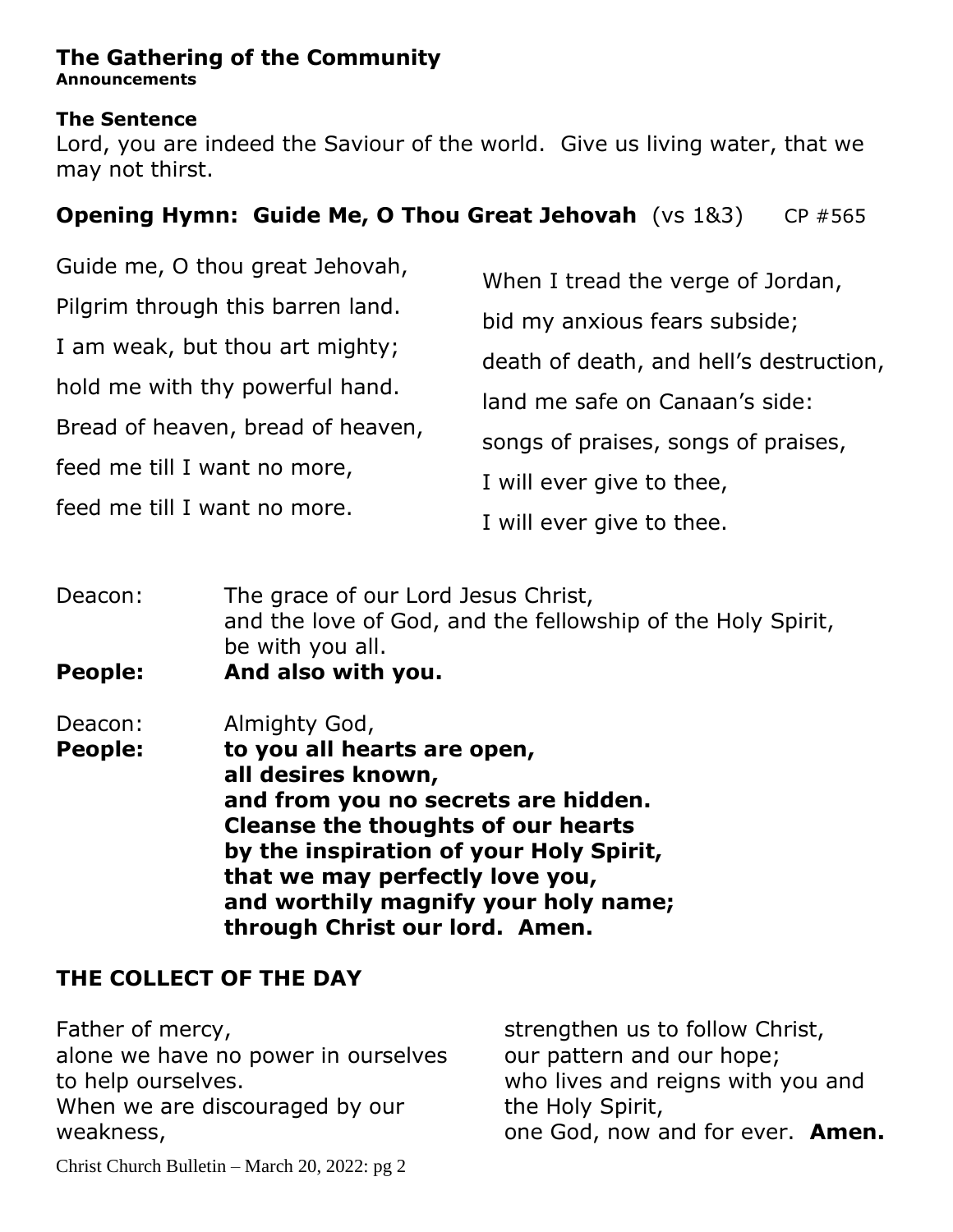# **PROCLAMATION OF THE WORD**

# **A READING FROM THE BOOK OF ISAIAH 55:1-9**

Ho, everyone who thirsts, come to the waters; and you that have no money, come, buy and eat! Come, buy wine and milk without money and without price. Why do you spend your money for that which is not bread, and your labour for that which does not satisfy? Listen carefully to me, and eat what is good, and delight yourselves in rich food. Incline your ear, and come to me; listen, so that you may live. I will make with you an everlasting covenant, my steadfast, sure love for David. See, I made him a witness to the peoples, a leader and commander for the peoples. See, you shall call nations that you do

not know, and nations that do not know you shall run to you, because of the Lord your God, the Holy One of Israel, for he has glorified you. Seek the Lord while he may be found, call upon him while he is near; let the wicked forsake their way, and the unrighteous their thoughts; let them return to the Lord, that he may have mercy on them, and to our God, for he will abundantly pardon. For my thoughts are not your thoughts, nor are your ways my ways, says the Lord. For as the heavens are higher than the earth, so are my ways higher than your ways and my thoughts than your thoughts.

# The word of the Lord **Thanks be to God.**

#### Lay Reader: **A READING FROM THE BOOK OF PSALM 63:1-8**

O God, you are my God; eagerly I seek you; my soul thirsts for you, my flesh faints for you, as in a barren and dry land where there is no water.

Therefore I have gazed upon you in your holy place, that I might behold your power and your glory.

For your loving-kindness is better than life itself; my lips shall give you praise.

So will I bless you as long as I live and

lift up my hands in your name. My soul is content, as with marrow and fatness, and my mouth praises you with joyful lips,

When I remember you upon my bed, and meditate on you in the night watches.

For you have been my helper, and under the shadow of your wings I will rejoice.

My soul clings to you; your right hand holds me fast.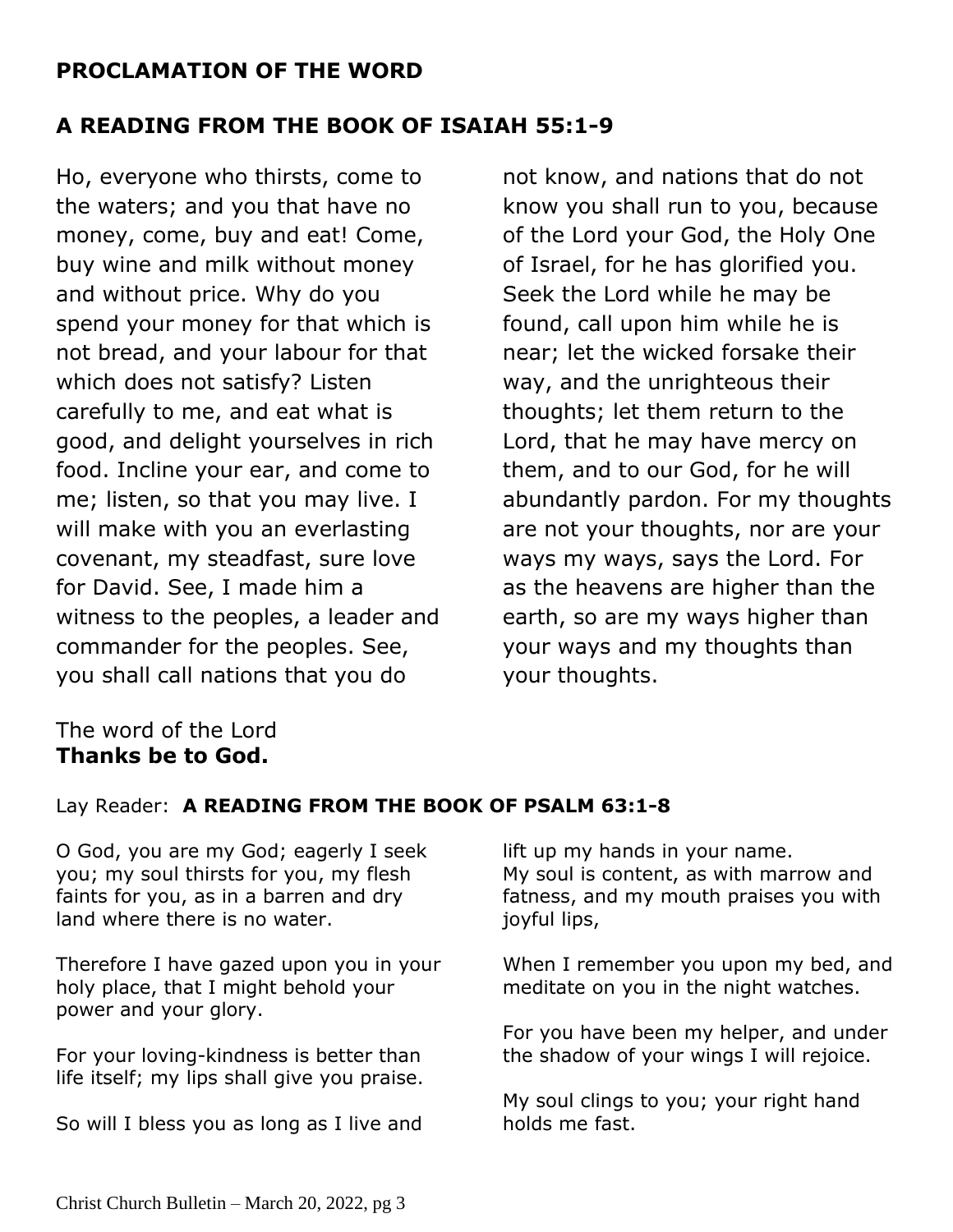#### **SECOND READING FROM THE FIRST LETTER OF PAUL TO THE CORINTHIANS 1 CORINTHIANS 10:1-13**

I do not want you to be unaware, brothers and sisters, that our ancestors were all under the cloud,

and all passed through the sea, and all were baptized into Moses in the cloud and in the sea, and all ate the same spiritual food, and all drank the same spiritual drink. For they drank from the spiritual rock that followed them, and the rock was Christ. Nevertheless, God was not pleased with most of them, and they were struck down in the wilderness. Now these things occurred as examples for us, so that we might not desire evil as they did. Do not become idolaters as some of them did; as it is written, "The people sat down to eat and drink, and they rose up to play." We must not

indulge in sexual immorality as some of them did, and twenty-three thousand fell in a single day. We must not put Christ to the test, as some of them did, and were destroyed by serpents. And do not complain as some of them did, and were destroyed by the destroyer. These things happened to them to serve as an example, and they were written down to instruct us, on whom the ends of the ages have come.

So if you think you are standing, watch out that you do not fall. No testing has overtaken you that is not common to everyone. God is faithful, and he will not let you be tested beyond your strength, but with the testing he will also provide the way out so that you may be able to endure it.

The word of the Lord. **Thanks be to God.**

# **Gradual Hymn: There's a Wideness in God's Mercy** (vs 1&3 CP #606

There's a wideness in God's mercy like the wideness of the sea; there's a kindness in God's justice which is more than liberty.

There is no place where earth's sorrows are more felt than up in heaven; There is no place where earth's failings have such kindly judgement given.

There is plentiful redemption in the blood that has been shed; there is joy for all the members in the sorrows of the Head.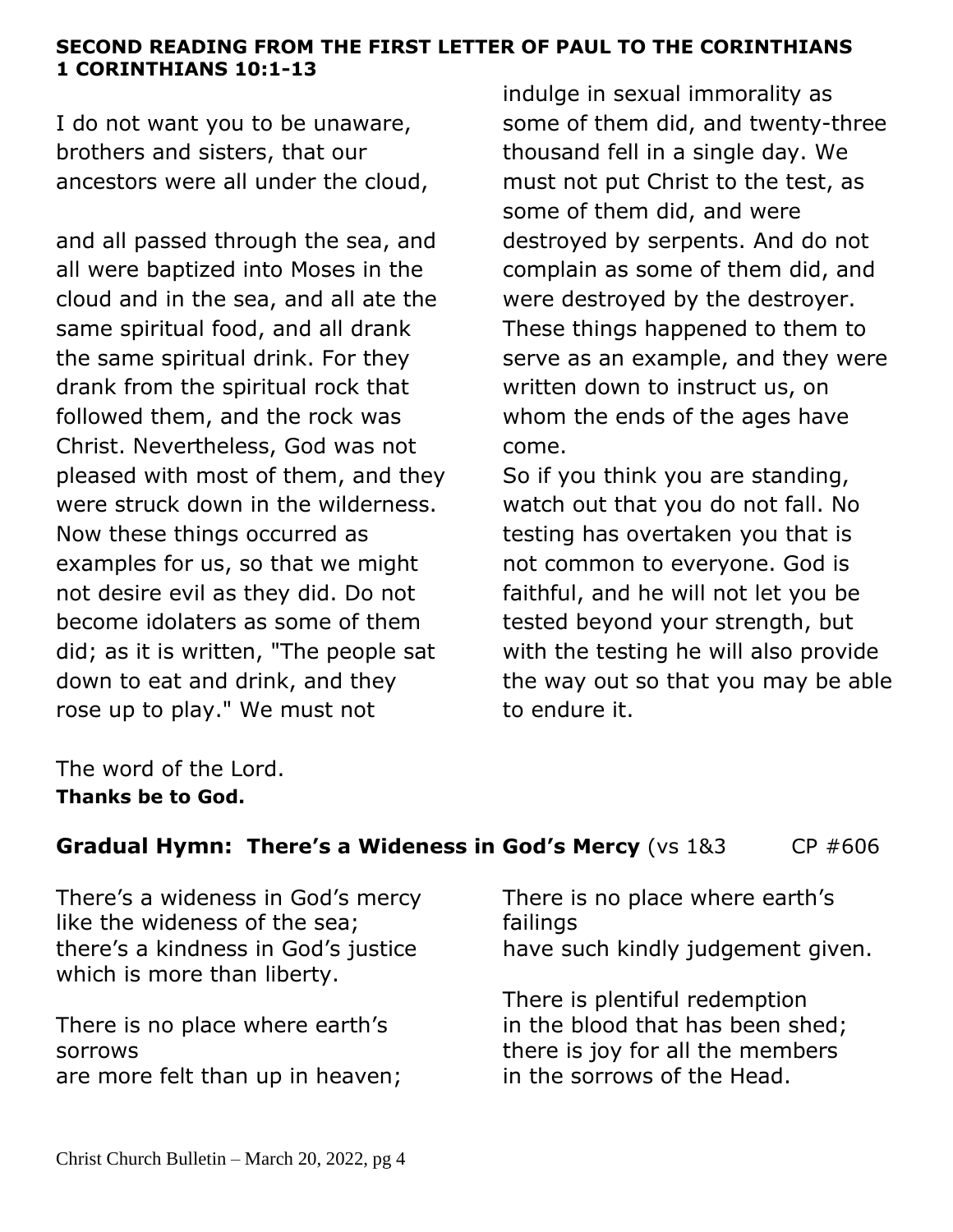#### The Lord be with you. **And also with you.** The Holy Gospel of our Lord Jesus Christ according to Luke**. Glory to you, Lord Jesus Christ**

# **LUKE 13:1-9**

At that very time there were some present who told Jesus about the Galileans whose blood Pilate had mingled with their sacrifices. He asked them, "Do you think that because these Galileans suffered in this way they were worse sinners than all other Galileans? No, I tell you; but unless you repent, you will all perish as they did. Or those eighteen who were killed when the tower of Siloam - fell on them - do you think that they were worse offenders than all the others living in Jerusalem? No, I tell you; but unless you repent, you will all perish as they did."

Then he told this parable: "A man had a fig tree planted in his vineyard; and he came looking for fruit on it and found none. So he said to the gardener, 'See here! For three years I have come looking for fruit on this fig tree, and still I find none. Cut it down! Why should it be wasting the soil?'

He replied, 'Sir, let it alone for one more year, until I dig around it and put manure on it. If it bears fruit next year, well and good; but if not, you can cut it down.'"

### The Gospel of Christ **All: Praise to you, Lord Jesus Christ.**

**Gradual Hymn (cont'd): Lead Us, Heavenly Father, Lead Us** (vs 2) CP #564 Saviour, breathe forgiveness o'er us; all our weakness thou dost know; thou didst tread this earth before us, thou didst feel its keenest woe; lone and dreary, faint and weary, through the desert thou didst go.

**Homily:** The Venerable Canon Judy Walton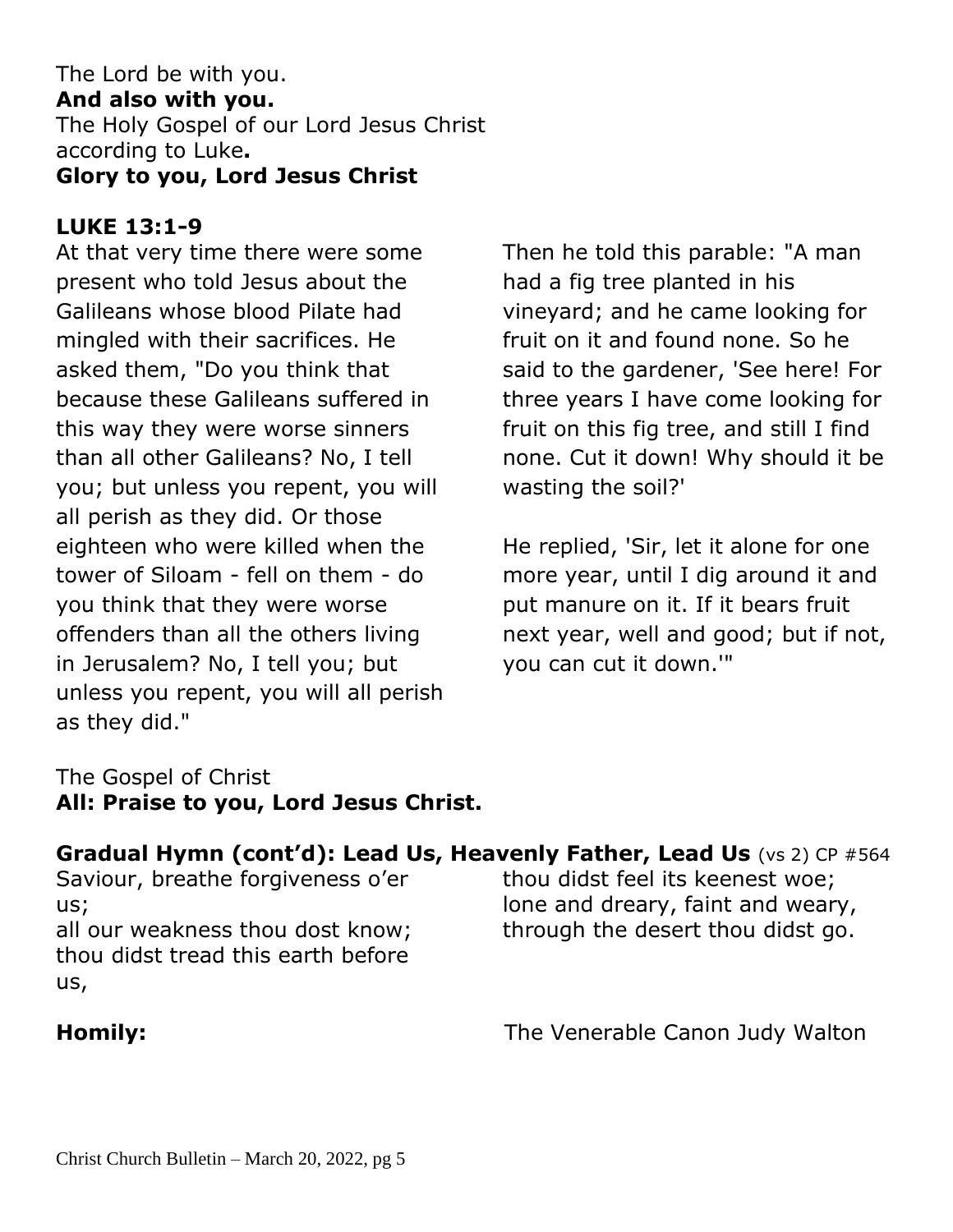# **The Apostles' Creed**

Priest*:* Let us confess the faith of our baptism, as we say,

*All:* **I believe in God, the Father almighty, creator of heaven and earth.**

**I believe in Jesus Christ, his only Son, our Lord. He was conceived by the power of the Holy Spirit and born of the Virgin Mary. He suffered under Pontius Pilate, was crucified, died and was buried. He descended to** 

**Prayers of the People** Francis Richardson

# **Confession and Absolution**

Dear friends in Christ, God is steadfast in love and infinite in mercy; God welcomes sinners and

#### Most merciful God,

**we confess that we have sinned against you in thought, word, and deed, by what we have done, and by what we have left undone.**

**We have not loved you with our whole heart; we have not loved our neighbours as ourselves.** 

Almighty God have mercy upon you, pardon and deliver you from all your sins, confirm and strengthen you in

**the dead. On the third day he rose again. He ascended into heaven, and is seated at the right hand of the Father. He will come again to judge the living and the dead. I believe in the Holy Spirit, the holy catholic Church, the communion of saints, the forgiveness of sins, the resurrection of the body, and the life everlasting. Amen.** 

invites them to this table. Let us confess our sins, confident in God's forgiveness.

### **We are truly sorry and we humbly repent.**

**For the sake of your Son Jesus Christ, have mercy on us and forgive us, that we may delight in your will, and walk in your ways, to the glory of your name. Amen.** 

all goodness, and keep you in eternal life; through Jesus Christ our Lord. *Amen.*

# **The Peace**

Priest: The peace of the Lord be always with you. **All: And also with you.**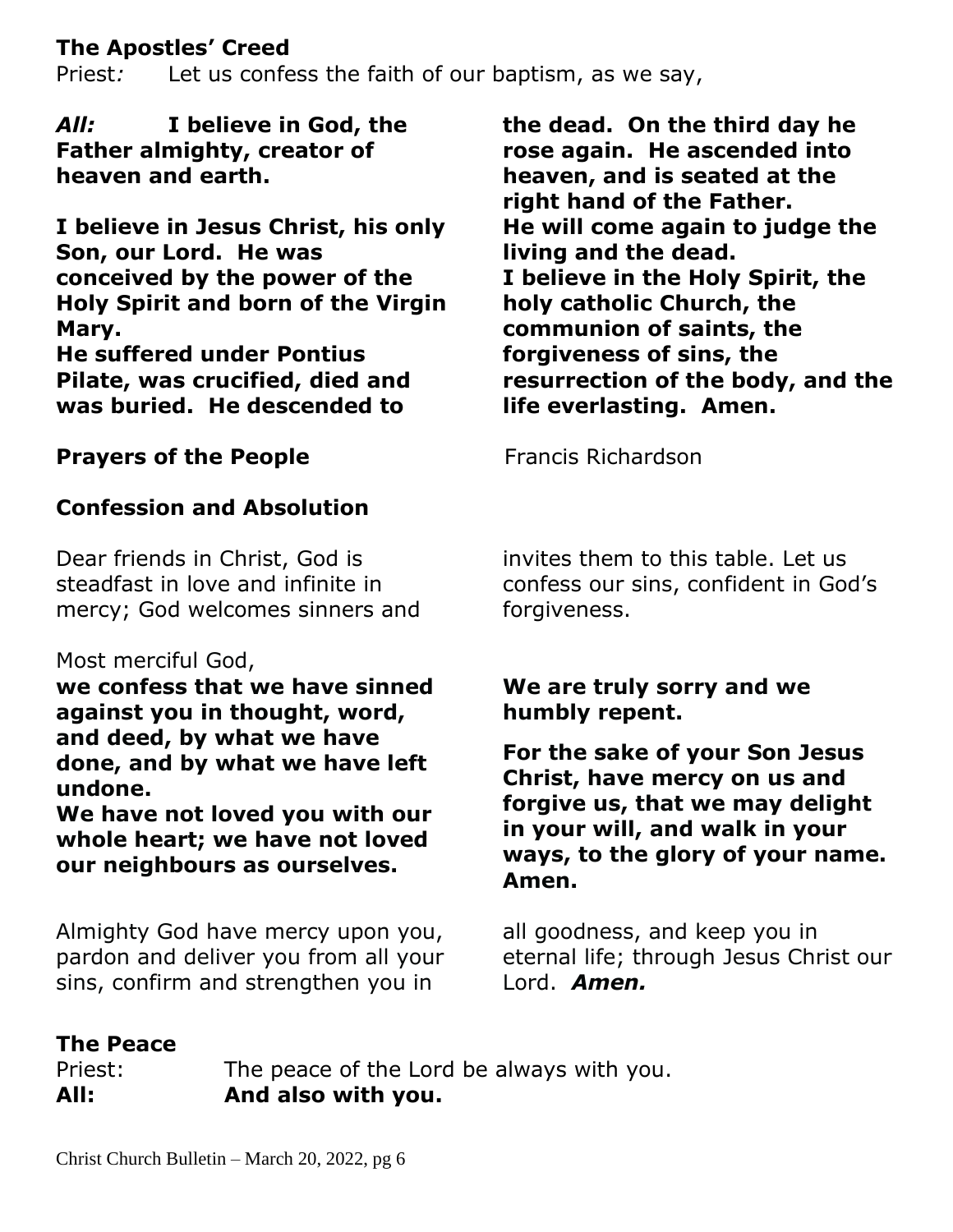# **THE CELEBRATION OF THE EUCHARIST**

# **Prayer over the Gifts**

Gracious God, we know your power to triumph over weakness. May we who ask forgiveness be ready to forgive one another, in the name of Jesus the Lord. **Amen.**

# **The Great Thanksgiving**

**Eucharistic Prayer #5**

Celebrant: The Lord be with you. *People: And also with you.* 

Celebrant: Lift up your hearts. *People: We lift them to the Lord.* 

Celebrant: Let us give thanks to the Lord our God. *People: It is right to give our thanks and praise.*

Celebrant: We give you thanks and praise, almighty God, for the gift of a world full of wonder, and for our life which comes from you. By your power you sustain the universe.

# **People: Glory to you for ever and ever.**

Celebrant: You created us to love you with all our heart, and to love each other as ourselves, but we rebel against you by the evil that we do.

In Jesus, your Son, you bring healing to our world and gather us into one great family. Therefore, with all who serve you on earth and in heaven, we praise your wonderful name, as we sing (say),

#### **All: Holy, holy, holy Lord, God of power and might, heaven and earth are full of your glory. Hosanna in the highest. Blessed is he who comes in the name of the Lord. Hosanna in the highest.**

Celebrant: We give you thanks and praise, loving Father, because in sending Jesus, your Son, to us you showed us how much you love us. He cares for the poor and the hungry. He suffers with the sick and the rejected.

Betrayed and forsaken, he did not strike back but overcame hatred with love.

On the cross he defeated the power of sin and death. By raising him from the dead you show us the power of your love to bring new life to all your people.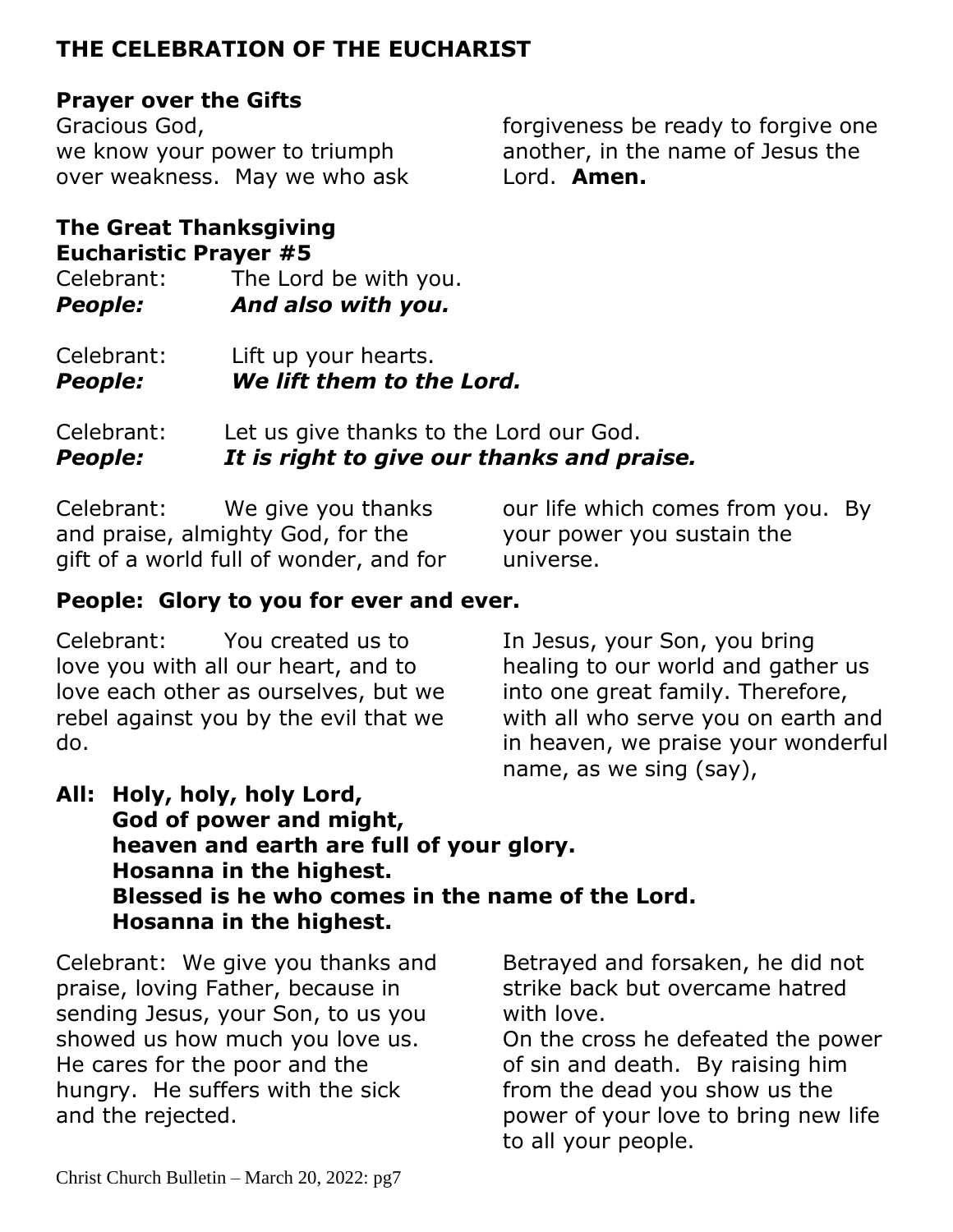# **People: Glory to you for ever and ever.**

Celebrant:On the night before he gave up his life for us, Jesus, at supper with his friends, took bread, gave thanks to you, broke it, and gave it to them, saying "Take this, all of you, and eat it: this is my body which is given for you."

After supper, Jesus took the cup of wine, said the blessing, gave it to his friends, and said, "Drink this, all of you: this is the cup of my blood, the blood of the new and eternal covenant, which is shed for you and for many, so that sins may be forgiven. Do this in memory of me."

# *People: Glory to you for ever and ever.*

Celebrant:Gracious God, with this bread and wine we celebrate the death and resurrection of Jesus, and we offer ourselves to you in him. Send your Holy Spirit on us and on

these gifts, that we may know the presence of Jesus in the breaking of bread, and share in the life of the family of your children.

# **People: Glory to you for ever and ever.**

Celebrant: Father, you call us to be your servants; fill us with the courage and love of Jesus, that all the world may gather in joy at the table of your kingdom.

We sing your praise, almighty Father, through Jesus, our Lord, in the power of the Holy Spirit, now and for ever.

# *People: Glory to you for ever and ever. Amen.*

# **The Lord's Prayer**

Priest: And now, as our Saviour Christ has taught us, we are bold to say,

**All: Our Father, who art in heaven, hallowed be thy name, thy kingdom come, thy will be done, on earth as it is in heaven. Give us this day our daily bread. And forgive us our trespasses,**

# **The Breaking of Bread** (#7)

Celebrant: We break this bread, **All: Communion in Christ's body once broken.**

**as we forgive those who trespass against us. And lead us not into temptation, but deliver us from evil. For thine is the kingdom, the power, and the glory, for ever and ever. Amen.**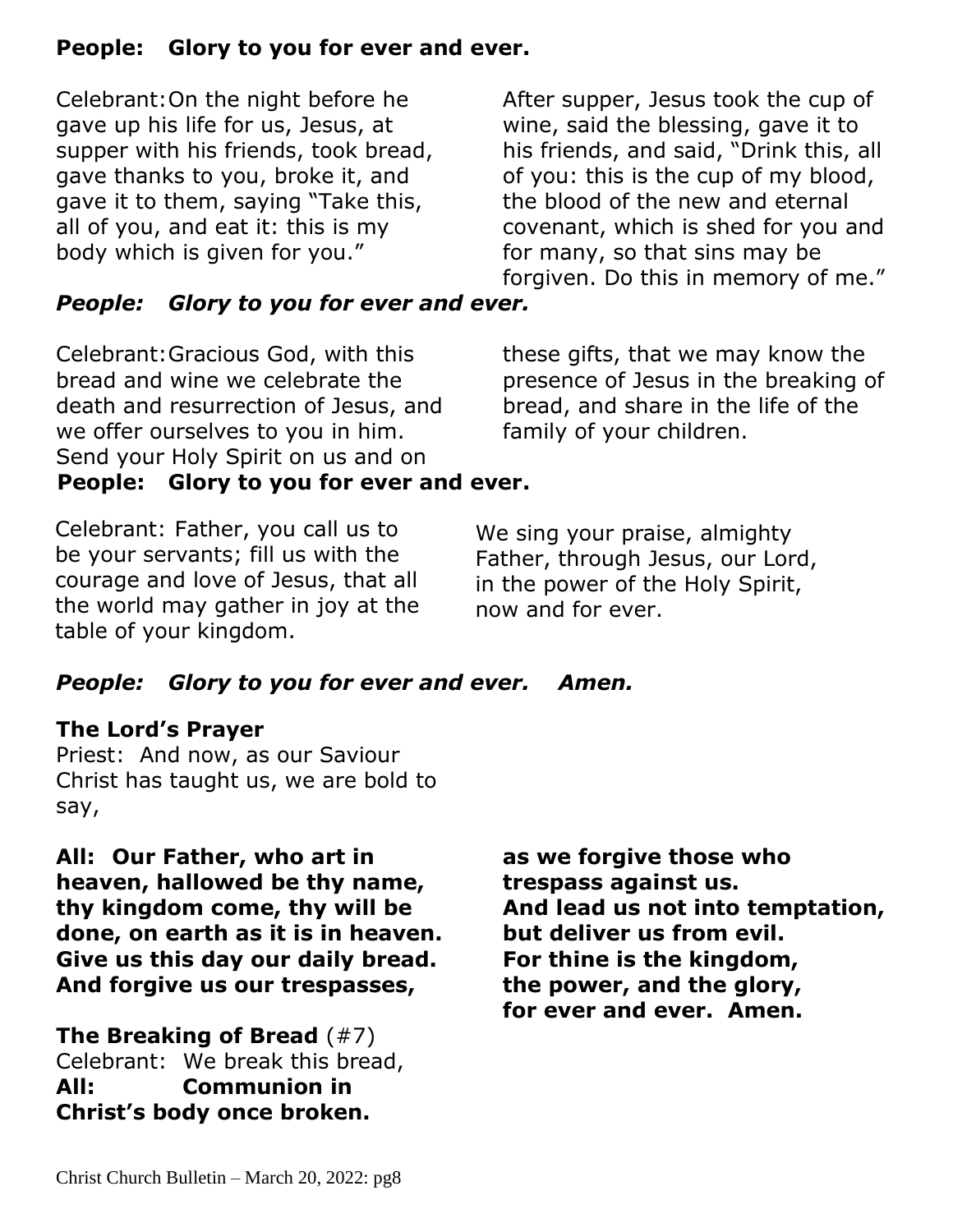# **All: If we have died with him, we shall live with him; if we**

# **The Communion**

Priest: The gifts of God for the People of God. **People: Thanks be to God.** 

# **Communion Hymn You Who Dwell in the Shelter of the Lord CP 531**

You who dwell in the shelter of the Lord, who abide in his shadow for life, say to the Lord: "My refuge, my rock in whom I trust!"

# **Refrain**

#### **And he will raise you up on eagle's wings,**

#### **bear you on the breath of dawn, make you to shine like the sun, and hold you in the palm of his hand.**

Snares of the fowler will never capture you,

and famine will bring you no fear: under his wings your refuge, his faithfulness your shield.

# **Refrain**

#### **And he will raise you up on eagle's wings,**

**bear you on the breath of dawn, make you to shine like the sun, and hold you in the palm of his hand.**

# **Prayer after Communion**

God of mercy and forgiveness, may we who share this sacrament live together in unity and peace,

# **Doxology**

# **All: Glory to God, whose power, working in us, can do**

You need not fear the terror of the night, Nor the arrow that flies by day; though thousands fall about you, near you it shall not come.

#### **Refrain**

#### **And he will raise you up on eagle's wings,**

**Bear you on the breath of dawn, Make you to shine like the sun, And hold you in the palm of his hand.**

For to his angels he's given a command To guard you in all of your ways; Upon their hands they will bear you up, Lest you dash your foot against a stone.

#### **Refrain**

#### **And he will raise you up on eagle's wings,**

**Bear you on the breath of dawn, Make you to shine like the sun, And hold you in the palm of his hand.**

in the name of Jesus Christ the Lord. **Amen.** 

# **infinitely more than we can ask or imagine.**

Celebrant: Let your church be the wheat which bears its fruit in dying.

# **hold firm, we shall reign with him.**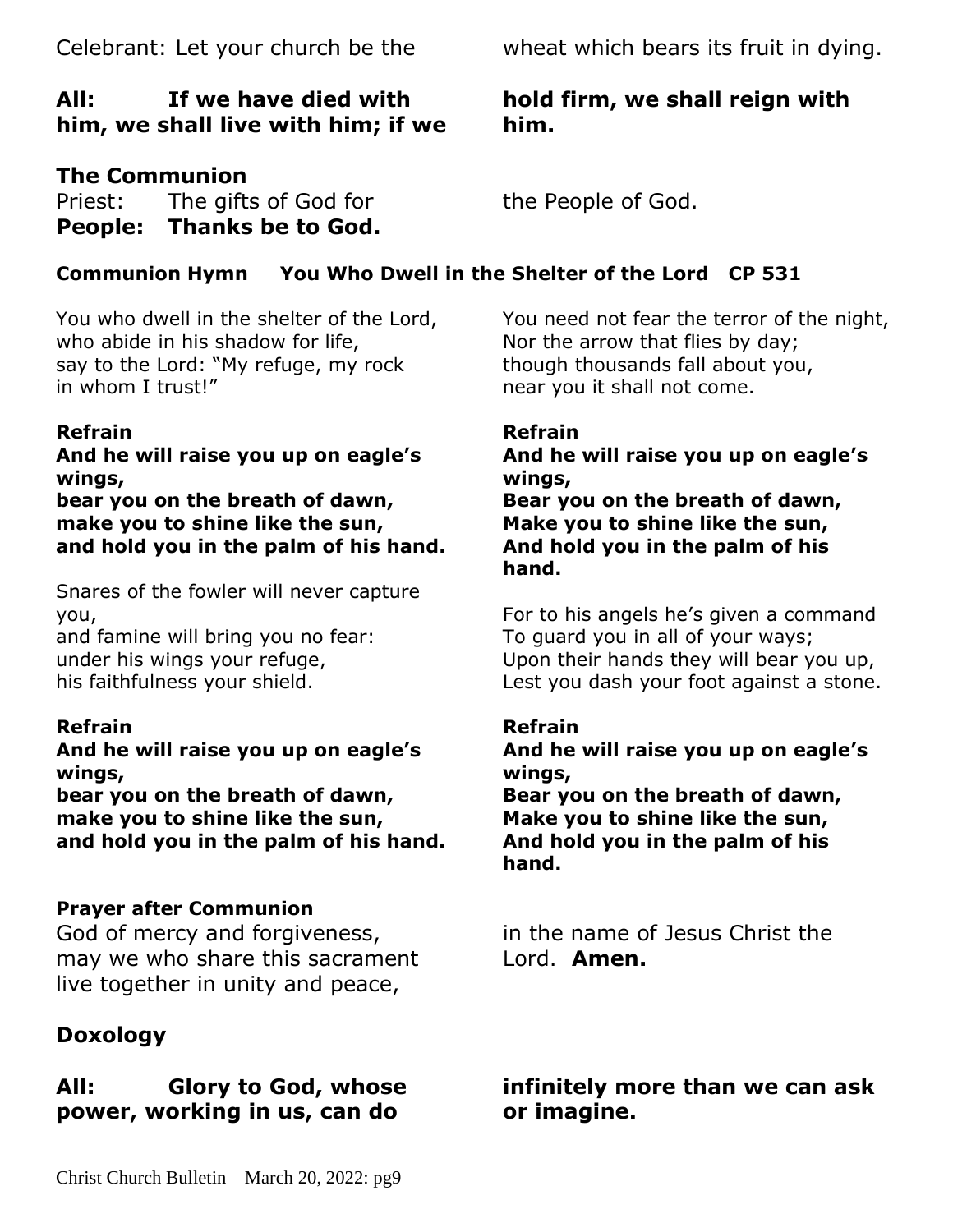# **Christ Jesus, for ever and ever. Amen.**

**Blessing**

# **Dismissal** Go in peace to love and serve the Lord. **Thanks be to God.**

Music reproduced under copyright license: OneLicense.net # A-711900 All rights reserved

#### **THIS WEEK'S PRAYER LIST**

*(We invite you to hold all on our list in your prayers for the coming week.)*

**The Diocese:** We hold in our prayers the people and clergy of: Grace Church, Brantford; St. James Church, Brantford; St. Mark's Church, Brantford.

**The Parish:** We hold in our prayers: Katharine Kane, Hilary Dewar, Annabelle Doherty and their families as well as all those serving in the Canadian Armed Forces at home and overseas.

**Intercessions:** For healing and hope we hold up to God: Bob, Chris, Christian, Erin, Heather, Howie, Janet, Jason, Jenny, John, Kyle, Leslie, Mike, Paul, Ruth, Sandra, Tyler, Vicki, Wayne, and any others who are in need of our prayers.

The next service is Sunday, March 27 – Fourth in Lent. It will be in-house at 10:30am and if you prefer, you may watch live-streamed @ [www.christchurchanglican.ca](http://www.christchurchanglican.ca/) . Watch the eblast for details. **The readings are: Is 1:10-20; Ps 50:7-15; Mt 23:1-12**

#### **Announcements**

**1. Prayer Vigil for Peace in the Ukraine – TODAY, March 20th 6:00pm, here at Christ Church– see poster following**. This is for the community. Come and join us!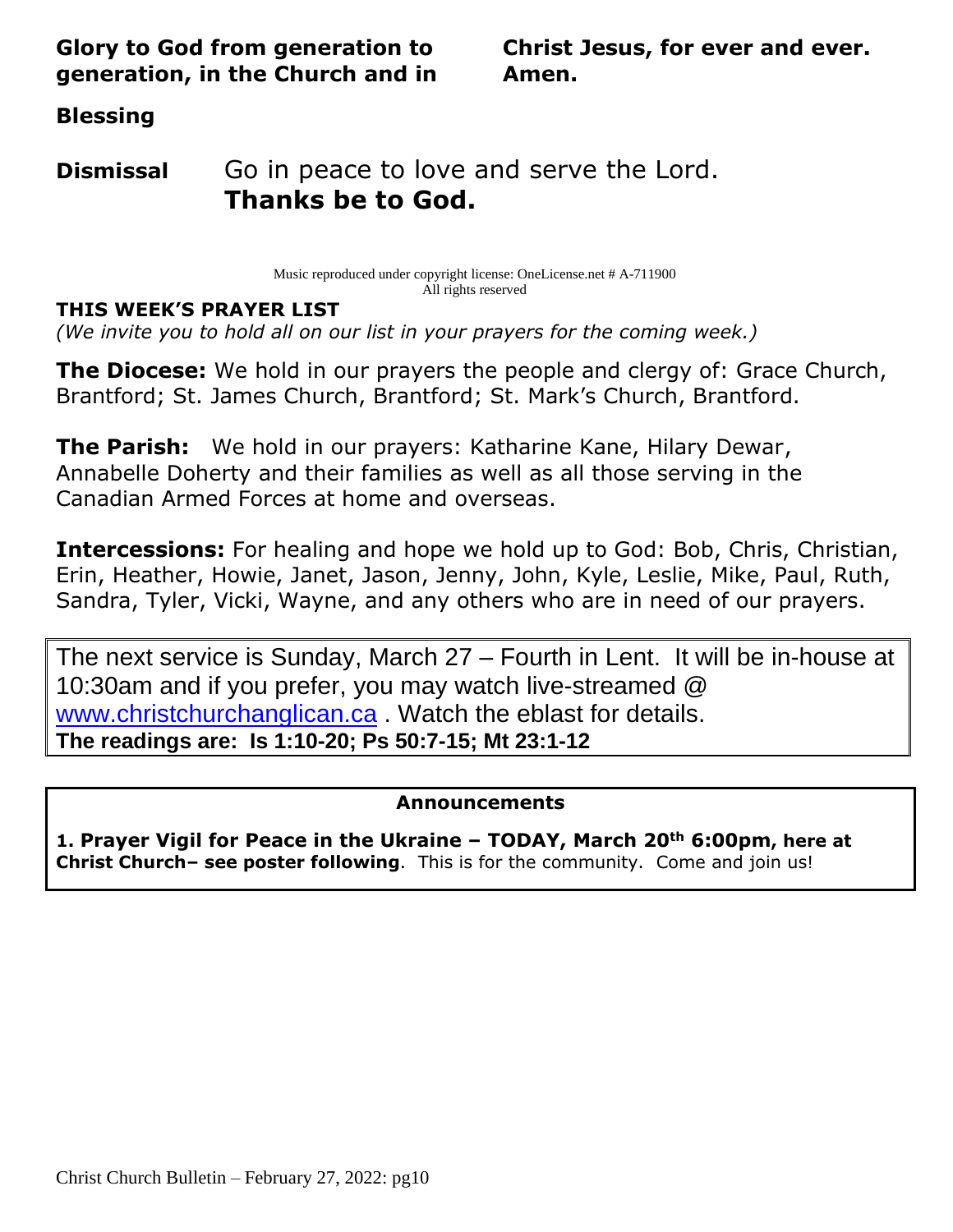#### **+Holy Week+ Services**

**2. We look forward to seeing you at some or all of the services listed:** 

**Sunday, April 10** @ 10:30am, **The Service of The Liturgy of the Palms and Dramatic Reading of the Passion.** 

**Thursday, April 14** @ 7:00pm, **Maundy Thursday, Washing of Feet, Holy Eucharist and Stripping of the Sanctuary.** 

**Friday, April 15** @ 10:30am, **Good Friday, Celebration of Our Lord's Passion with The Solemn Intercessions.** 

**Saturday, April 16** @ 7:00pm, **The Great Vigil of Easter, Service of Light, Renewal of Baptism Vows and Holy Eucharist.**

**Sunday, April 17** @ 10:30am, **The Sunday of The Resurrection, Easter Day**.

*Be sure to mark these on your calendar!*

**3. The Community Meal program -- the next meal will be Tuesday, March 29th.** If you know someone who could use a meal, please let us know by contacting the office at 519-538-1330 or Gilles at 519-505-6965. **Meals should be ordered by Friday noon prior to the Tuesday delivery day.** 

4. **Volunteers?** Now that people are beginning to return to worship in the church, we would like to encourage anyone who has an interest to **join the choir, the readers' schedule, to learn and take their turn in doing the audio/video on Sunday**. We would also like to have **more greeters to take their turn**. Please call the office or speak to Archd'n Judy, Rev'd Gilles or one of the wardens, Trudy, Donna, Norma or John.

**5. Pastoral Care For urgent matters, please phone Ven. Judy Walton, Priest-incharge 705-444-0233 or Rev'd Gilles Hache, Deacon Assistant at 519-505-6965.**  They will respond as quickly as possible. You may also contact them by email. Judy's email is [revjudy@rogers.com.](mailto:revjudy@rogers.com) Gilles' is [gilleshache@diohuron.org](mailto:gilleshache@diohuron.org)**.** For non-urgent matters, questions, or concerning other ministries, please call the office 519-538-1330.